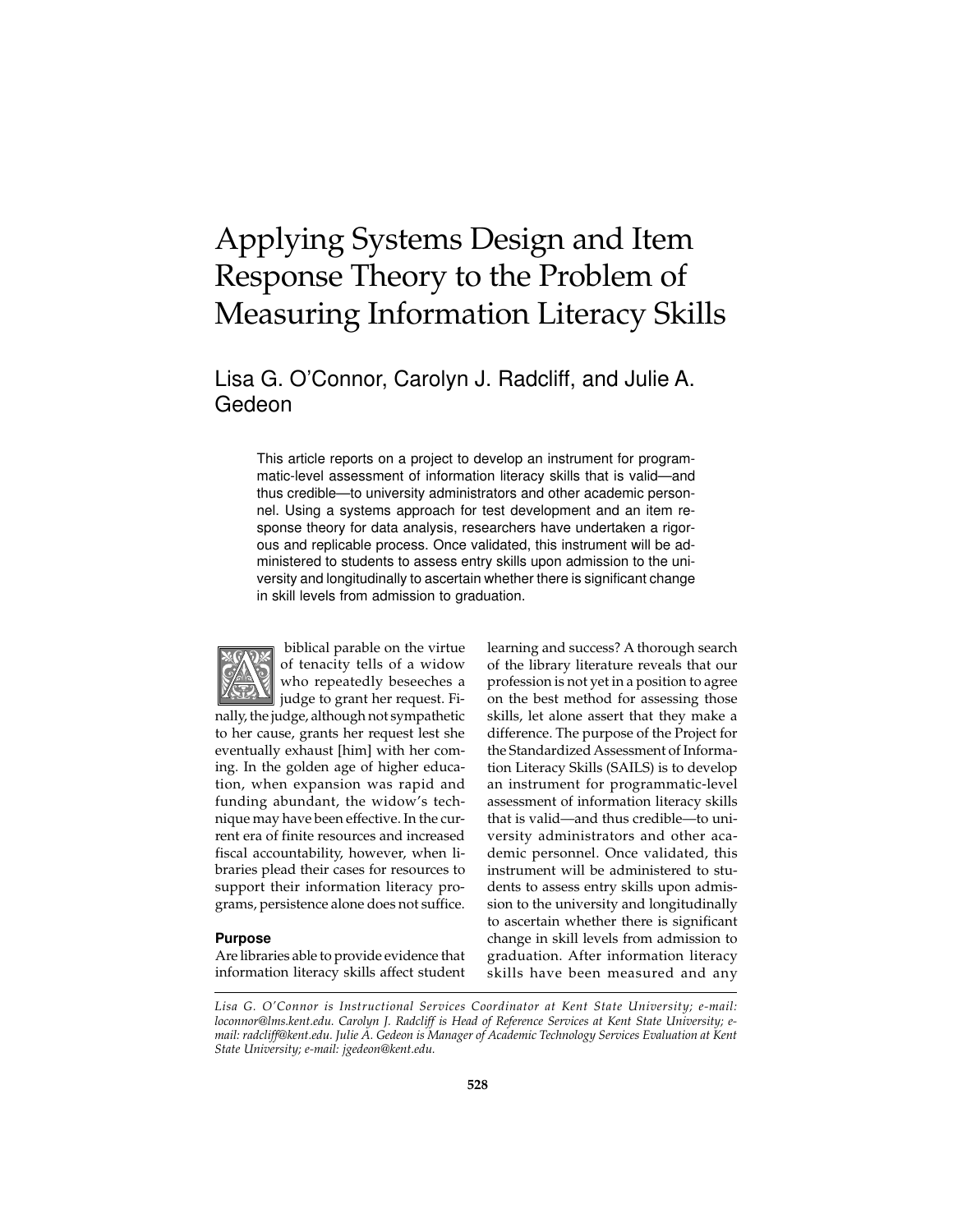changes in skill levels over time identified, whether those skills have any relationship to students' academic success and retention must be determined.

The authors of this study were inspired by the Wisconsin Ohio Reference Evaluation Project (WOREP), a tool for evaluating reference services. The attributes of WOREP that were appealing were that it is standardized, contains items not specific to a particular institution or library, is easily administered, has been proven valid and reliable, assesses at an institutional level, and provides for both external and internal benchmarking. These laudable characteristics are ones the authors sought to emulate as they worked toward creating an instrument for measuring information literacy skills.

**The authors of this article believe that in order to measure information literacy as a campuswide learning outcome, a more rigorous process must be demonstrated than currently exists.**

#### **Literature Review**

The library literature on assessment practice for the past twenty years demonstrates little experience in formalized evaluation in general and does not contain or make reference to an instrument that is suitable for standardized, longitudinal, and crossinstitutionally administered assessment. "Surveys published since 1980 reflect an increase in the number of institutions implementing evaluation as part of their BI programs. However, formal evaluative methodologies are still not being applied to any significant degree."<sup>1</sup> According to Teresa B. Mensching's 1987 survey of LOEX-participating libraries, only 23 percent of respondents who evaluated BI were using an assessment mechanism.<sup>2</sup> As Jill Coupe summed up, "Perhaps one reason that librarians have neglected the measurement of basic library skills is the lack of an adequate survey instrument."<sup>3</sup>

Another characteristic of current assessment programs is that they emphasize measuring the efficacy of individual components of instruction in order to plan for improvement, rather than assessing whether library instruction forwards the instructional goals of the institution. Thus, instruments are developed quickly and the gathered data, not the development process, are the main focus of the research reports. According to Bonnie G. Lindauer, "almost none of these publications provide measures or methods for assessing the impact of academic libraries on campuswide educational outcomes. Overwhelmingly, the literature is internally focused, looking at the academic library as an overall organization or at one or more of its components or services."<sup>4</sup> Lois M. Pausch and Mary Pagliero Popp agree: "Review of the recent literature on assessment of library instruction reveals few changes in the formal evaluation methodologies employed by librarians. In fact, evaluation of any kind is more likely to be informal in nature, as is noted … . Where formal evaluation is being carried out, little full program assessment is being done."<sup>5</sup> The authors of this article believe that in order to measure information literacy as a campuswide learning outcome, a more rigorous process must be demonstrated than currently exists.

Having failed to locate an instrument that could be used to assess the information literacy skills of students longitudinally and across institutions, literature review was performed for articles on the process of developing an instrument to measure this construct. What follows is a summary of the most significant models. For a more thorough literature review, refer to the authors' paper on the initial phase of this project.<sup>6</sup>

Eight articles reported creating a "paper-and-pencil" test to assess information literacy skills.<sup>7</sup> With the exception of Lilith R. Kunkel, Susan M. Weaver, and Kim N. Cook, studies included all or parts of their instruments. All the tests included questions on basic library skills, such as OPAC usage, call number comprehension, basic search construction, Boolean operators, citation interpretation, and locations of various services or resources within the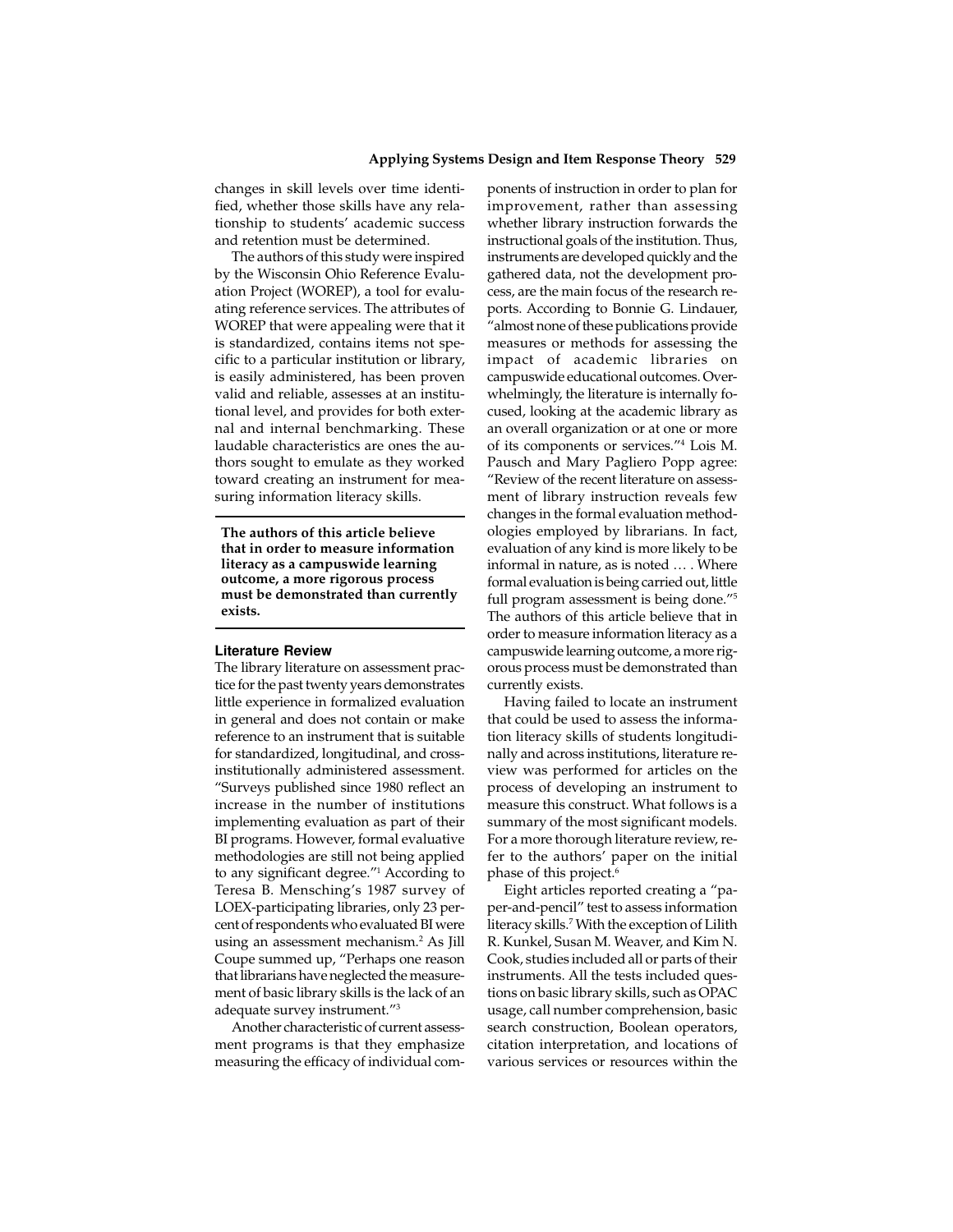#### **530 College & Research Libraries November 2002**

libraries. Most also included items to assess library-related attitudes and behaviors, to allow for student self-assessment of skills, and to gather basic demographic information. Instruments contained between nine and twenty-eight items and were administered to as few as 111 students and as many as 1,702, with most studies including between 200 and 400 students. Five of the studies used pre- and posttesting; three of the pre- and posttests were identical instruments. All of the instruments contained questions specific to the researchers' libraries, and three of them were subject specific. Most of the instruments were administered within two to four weeks of instruction, with the exception of a follow-up study by Thomas K. Fry and Joan Kaplowitz.<sup>8</sup>

The most common formal data analysis employed in these studies was Classical Test Theory (CTT). CTT is a measurement model based on information provided at the test score level, which assumes that a determination about examinees may be made based on total test score. It is appropriately used with fixedlength tests with the same set of items administered to all respondents. CTT is best suited for traditional testing situations in which all members of the target population are administered the same or parallel sets of test items (e.g., classroom testing). This model is acceptable if the test takers are homogeneous on the trait being measured. Three of these studies were of particular interest to this project.

The first of these tests was Virginia Tiefel's report describing a 1986 project at Ohio State University. The purpose of this project was to develop an instrument that could be used to measure the effectiveness of library instruction. The resulting test was administered to 1,702 students two weeks after they received instruction. Item-by-item analysis for validity occurred only after large-scale testing had revealed significant weaknesses in the instrument. Tiefel asserted that, despite its flaws, the results of her study suggested that "Ohio State's Library Instruction Program has brought about a

statistically significant improvement in students' knowledge about the library, their ability to use libraries, and their attitudes toward libraries and librarians."<sup>9</sup> No follow-up assessment was reported.

Nancy Wootton Colborn and Roseanne M. Cordell developed an instrument to measure knowledge in five fundamental areas. Their test was administered prior to and after library instruction. Of all the studies examined, this one detailed the most rigorous development process, in which the authors used both a difficulty and a discrimination index to examine all items and revised their instrument accordingly. Data from 129 students showed no significant difference between pre- and posttest results. No explanations were given for the disappointing results. The authors asserted that the test itself was not the weak link; however, inadequate data were collected to rule that out. Their experience shows how difficult and unpredictable the test development process can be.

Larry Hardesty, Nicholas P. Lovrich Jr., and James Mannon reported on the development of an instrument containing twenty-six items to test library use skills and ten attitudinal items. The instrument was administered to 162 freshmen prior to instruction and to the same group eight weeks after instruction. Skill items were considered reliable if more than 50 percent and less than 90 percent of respondents answered items correctly. Results indicated a 35 percent increase in correct responses from the first to the second administration. Researchers used a control group in the testing phase to ensure the legitimacy of any significant differences discovered in their study. This research project, which was later replicated by the same authors, achieved its stated purpose of providing "a model of evaluation and its application, which may be of use to others interested in systematic assessment of instructional programs."<sup>10</sup>

The body of literature on library instruction assessment reveals weaknesses that the authors of this article were determined to avoid. It also affirmed the importance of many of their original project goals. For ex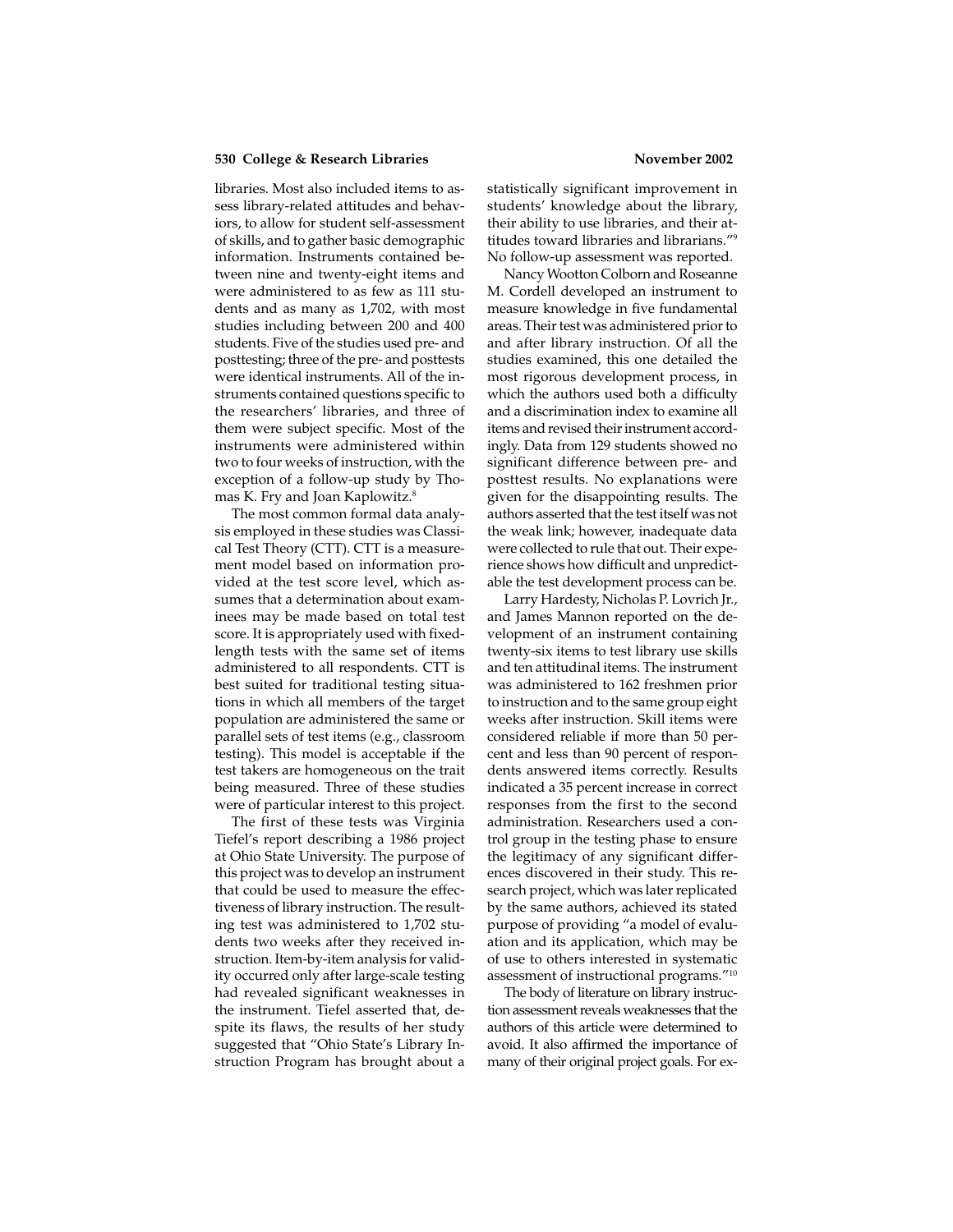ample, it was clear that the very narrow skill sets tested by most of the instruments did not measure the full range of the information literacy trait. Also, a thorough trial process with small, easily assembled groups will identify problem items prior to large group trials, saving time and effort. Instrument development should be undertaken with thorough consideration for how assessment will ultimately be administered. Because the aim of this project was to conduct programmaticlevel assessment, participant samples had to be large enough to enable results to be generalized to the institutional population; therefore, the instrument had to be easily administered and scored. Although this requirement indicates assessment that is not authentic (that is, assessment requiring learners to actually perform tasks associated with learning outcomes), it is nonetheless vital to the project's long-term goals. In addition, assessing long-term skill acquisition is ultimately more valuable than measuring short-term gains; thus, longitudinal testing is imperative. If identical pre- and posttests are used, the effect the test-taking experience has on results must be evaluated. The implication for the authors' project was that a large test bank should be available so that different items testing the same outcomes can be generated randomly to accommodate repeated testing on the same samples without test experience effects. Because measuring information literacy alone does not address its relevance to the university's mission, data must be gathered and analyzed in such a way as to assess the effect of information literacy on student success and retention. Finally, the process of instrument development and testing should be reported at the level of detail needed to replicate the study. The rigor should be evident to anyone who questions its validity. As Ralph Catts wrote, "for assessment of information literacy to be accepted, all stakeholders must have confidence in the reliability of the assessments. This means that assessment must be internally consistent, and reproducible."<sup>11</sup>

### **Methodology**

The developmental phase of this project was based on a systems model popular-

ized by Walter Dick and Lou Carey. <sup>12</sup> This model theorizes that instruction is a systematic process in which every component, including assessment, is crucial for learning to occur. It asserts that legitimate assessment is inexorably linked to instructional goals and performance outcomes. The systems process is thorough and time-consuming, so it is best suited to programs of instruction rather than to individual instructional sessions.

There are five phases of systematic instructional design that lead to effective instruction and assessment. The first phase is to determine what, specifically, the researcher wants learners to be able to do as the result of instruction. The second phase is to analyze the instructional goal, which means describing precisely the behaviors that learners will engage in when they have achieved that goal. Fortunately, when the authors first began analyzing information literacy in 1998, the first two of these phases had been essentially accomplished with publication of the nine standards of student learning from the Association of School Librarians.<sup>13</sup> These standards and their corresponding performance indicators delineated information literacy and clearly defined its goals.

The third phase is to analyze learners and contexts to gain a more complete understanding of the learning environment. The authors' analysis was based on national trends in college student expectations and experiences, data provided by Kent State University's (KSU) Office of Institutional Research (e.g., graduation rates, ACT scores, high school grade point averages, etc.) and personal experience in working with students over the years. This phase is an opportunity to shift away from a narrow focus on the specific task and to think more broadly about the population to be studied.

After analyzing learners and contexts, the fourth phase is to write performance objectives. These objectives are specific statements that identify and describe skills to be attained, conditions under which they must be performed, and criteria for successful performance. Because the objec-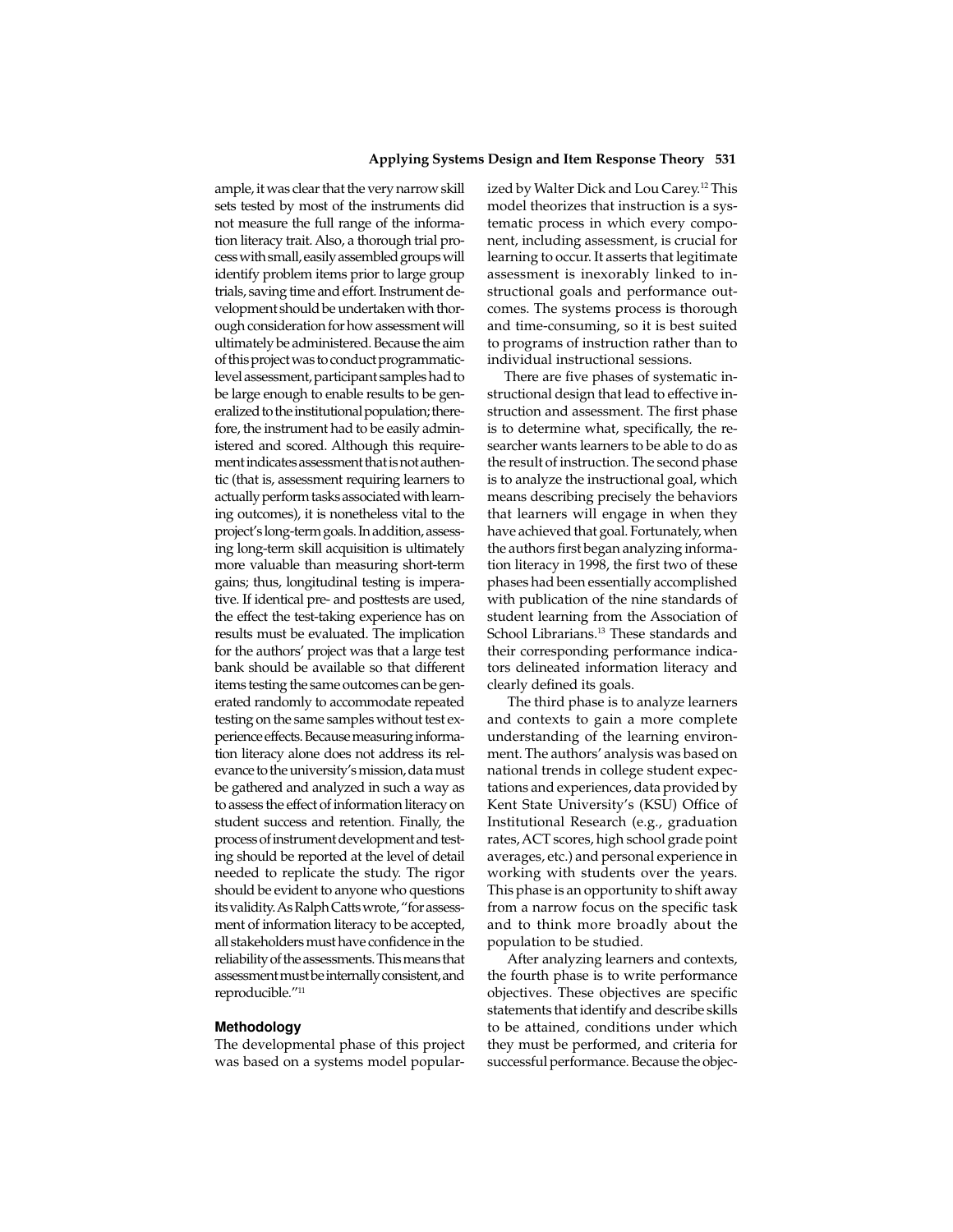# **FIGURE 1 Example of Item Development**

### *ACRL Standard Two:*

The information-literate student accesses needed information effectively and efficiently.

#### *Performance Indicator 1:*

The information-literate student selects the most appropriate investigative methods or information retrieval systems for accessing the needed information.

#### *Outcome:*

Selects appropriate tools (e.g., indexes, online databases) for research on a particular topic

#### **ITEM:**

If you are required to write a paper on teenage pregnancy, which of the following types of databases might have articles on this topic?

- $\Box$  architecture database
- $\Box$  education database
- $\Box$  health database
- $\Box$  mathematics database
- $\Box$  physics database
- $\Box$  psychology database

tives must be written for every skill and subskill required to meet the overall instructional goal, this phase can be both tedious and time-consuming. In fact, it took a KSU team of four instructional services librarians several months of concentrated work to complete this phase. For these reasons, this is the phase researchers may be most likely to skip or rush through. If this phase is done well, the next phase can be accomplished more efficiently and effectively. Although the writing of objectives was completed in 1999 by KSU's Instructional Services Team, the objectives have since been replaced with the model learning outcomes written and adopted by ACRL in order to achieve consistency with other institutions around the country.

Only after following the first four steps carefully were the authors prepared to begin instrument development. In this phase, items flow naturally, although not easily, from objectives. Writing items is only a question of determining how the learner's ability to perform in the manner already described can be measured. Figure 1 shows an item that was developed based on the original instructional goal and learning outcome. It is important to note that this is not the only item developed for that performance indicator or even for the specific outcome.

When items have been developed, several iterations of evaluation are necessary to ensure that the items function as they were designed to function. Items are put to the test in a series of three trial phases. In the first trial phase, the items are tested in one-on-one trials. The purpose of this phase is to identify and remove the most obvious errors and is accomplished through direct interaction between designers and individual learners. Dick and Cary recommended three or more learners drawn from the target population. This study used six learners. In this phase, learners engage in in-depth communication and analysis with designers as they complete the items. Researchers try to determine, among other things, what is clear, what is unclear, how learners interpret questions, and why learners select specific responses. Items are revised on the basis of data gathered from this phase.

In the next phase, items are tested in small group trials. These trials are an extension of one-on-one trials and provide opportunities for further revision. In this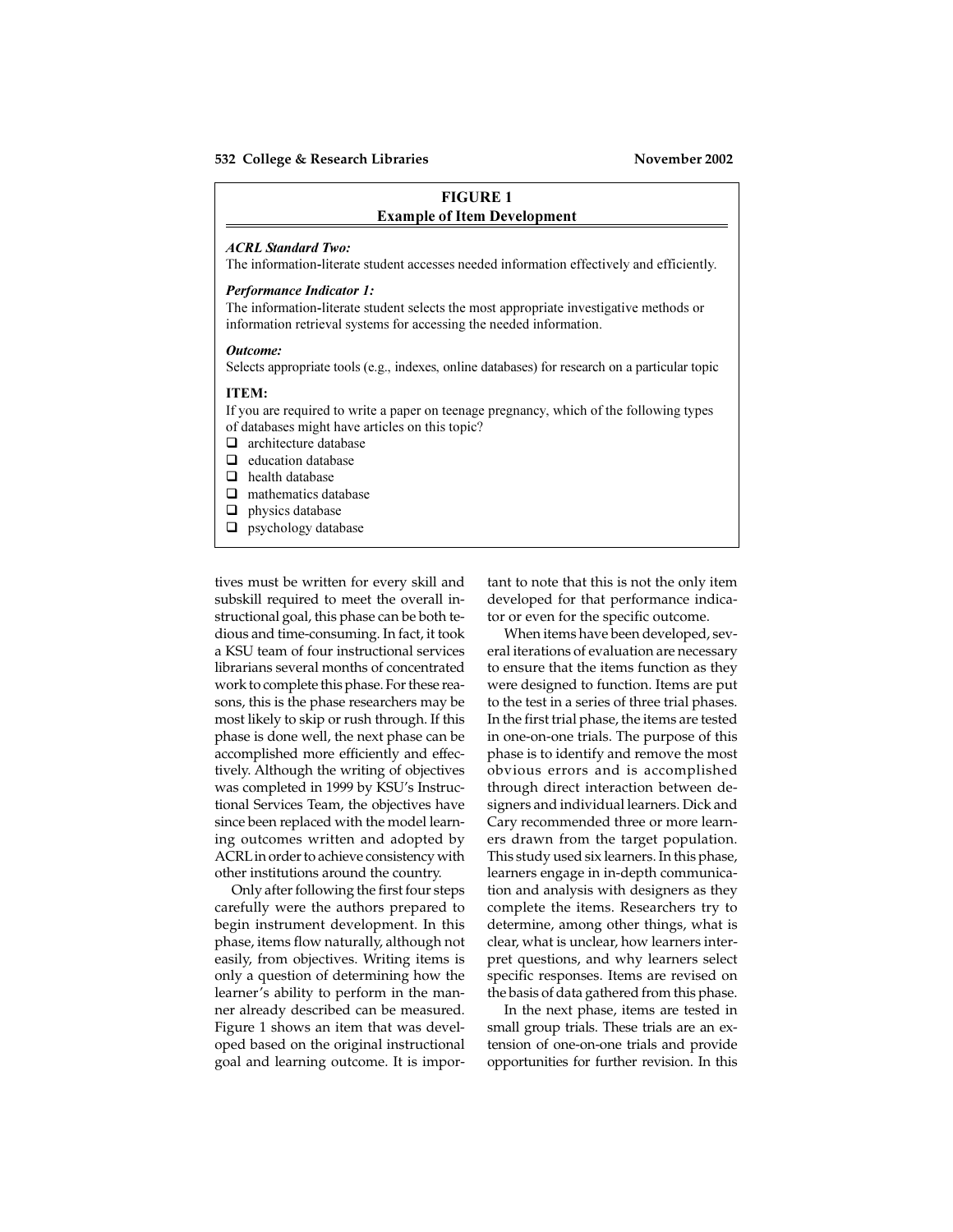# **FIGURE 2 Example of Content Changes Resulting from Trial Process (Changes indicated by highlighted text)**

# **ORIGINAL VERSION**

Each of the following statements is true about the library or the World Wide Web. Identify which statements describe the library or the Web.

Use **W** if the statement is true about the Web.

Use **L** if the statement is true about the library.

Use **B** if the statement is true about both the library and the Web.

\_\_\_\_Has information that has been through traditional publishing process

Has information that is sold by publishers

Has a classification system

Has information provided by organizations, individuals, companies, and governments

Is available 24 hours a day

# **REVISION 1 (After one-on-one trials)**

Academic libraries are generally thought of as collections of materials in print and electronic formats. Some of these materials are made available to users through the Web but are not included in what we traditionally think of as the Web.

The World Wide Web is a means of communication. Computers all over the world network with one another by using a common language.

Which of the following statements are generally true about academic libraries and/or the Web?

Put a **W** if the statement is true about the Web.

Put an **L** if the statement is true about the library.

Put a **B** if the statement is true about both the library and the Web.

All its resources are free and accessible to students.

Anyone can add information to it.

Has material aimed at all audiences, including consumers, scholars, students, hobbyists, businesses.

Has materials that have been purchased on behalf of students.

Information must be deemed authoritative to be included.

Is organized systematically with a classification scheme.

Offers online option to ask questions.

project, items were administered to a class of twenty students in a manner that approximated a normal test-taking situation, except that learners were asked to make notes of questions, problems, and thoughts about items. When all the instruments were completed and returned, the authors engaged in a dialog with students. Students' interpretations of questions and their answers enabled the authors to make substantial improvements to the instrument.

Finally, the items were tested in field trials. Field trials most closely emulate the intended context for instrument administration. Designers become observers only and do not interact with learners. Feedback for revision is taken exclusively from the data gathered. In the authors' spring 2001 study, the instrument was administered to 554 students in this phase of the project. Figure 2 provides an example of how one item changed throughout the process.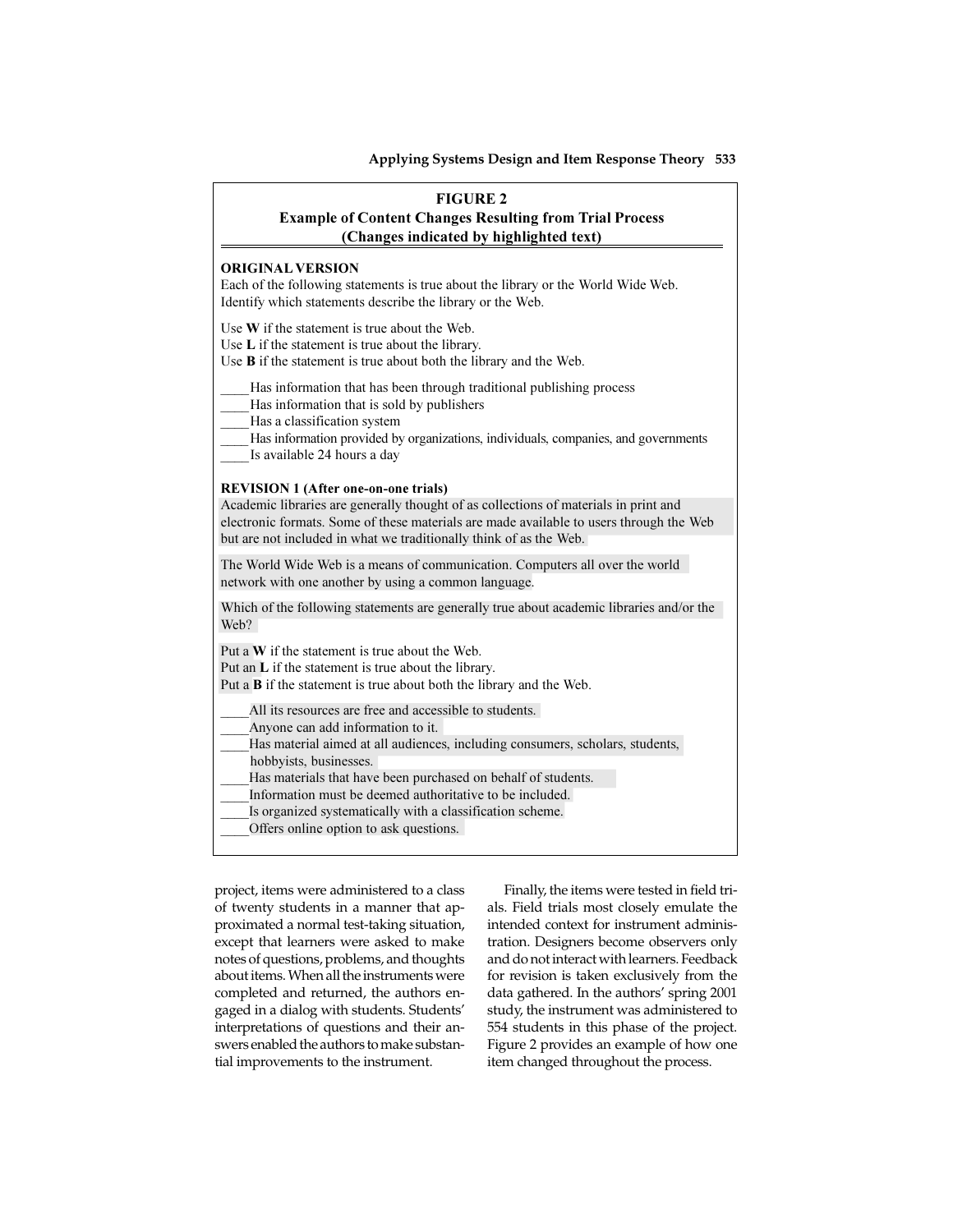# **FIGURE 2 (CONTINUED) Example of Content Changes Resulting from Trial Process (Changes indicated by highlighted text)**

# **REVISION 2 (After small group trials)**

Academic libraries are generally thought of as collections of materials in print and electronic formats. Some of these materials are made available to users through the Web but are not included in what we traditionally think of as the Web.

The World Wide Web is a means of communication. Computers all over the world network with one another by using a common language.

Which of the following statements are generally true about academic libraries and/or the Web?

Put a **W** if the statement is true about the Web.

Put an **L** if the statement is true about the academic library.

Put a **B** if the statement is true about both the academic library and the Web.

All its resources are free and accessible to students.

Anyone can add information to it.

- Has material aimed at all audiences, including shoppers, support groups, scholars, students, hobbyists, businesses.
- Has materials that have been purchased on behalf of students.
- \_\_\_\_Information must have been deemed authoritative to be included.

Is organized systematically with a classification scheme.

Offers online option to ask questions.

### **REVISION 3 (After field trials)**

Academic libraries are generally thought of as collections of materials in print and electronic formats. Some of these materials are made available to users through the Web but are not included in what we traditionally think of as the Web.

The World Wide Web is a means of communication. Computers all over the world network with one another by using a common language.

Which of the following statements are generally true about academic libraries and/or the Web?

Put a **W** if the statement is true about the Web.

Put an **L** if the statement is true about the academic library.

Put a **B** if the statement is true about both the academic library and the Web.

Put a **N** if the statement is **not** true about either the academic library or the Web.

All its resources are free and accessible to students.

Anyone can add information to it.

Targets all audiences, including shoppers, support groups, scholars, students, hobbyists, businesses.

Has materials that have been purchased on behalf of students.

\_\_\_\_Information must have been deemed authoritative to be included.

Is organized systematically with a classification scheme.

Offers online option to ask questions.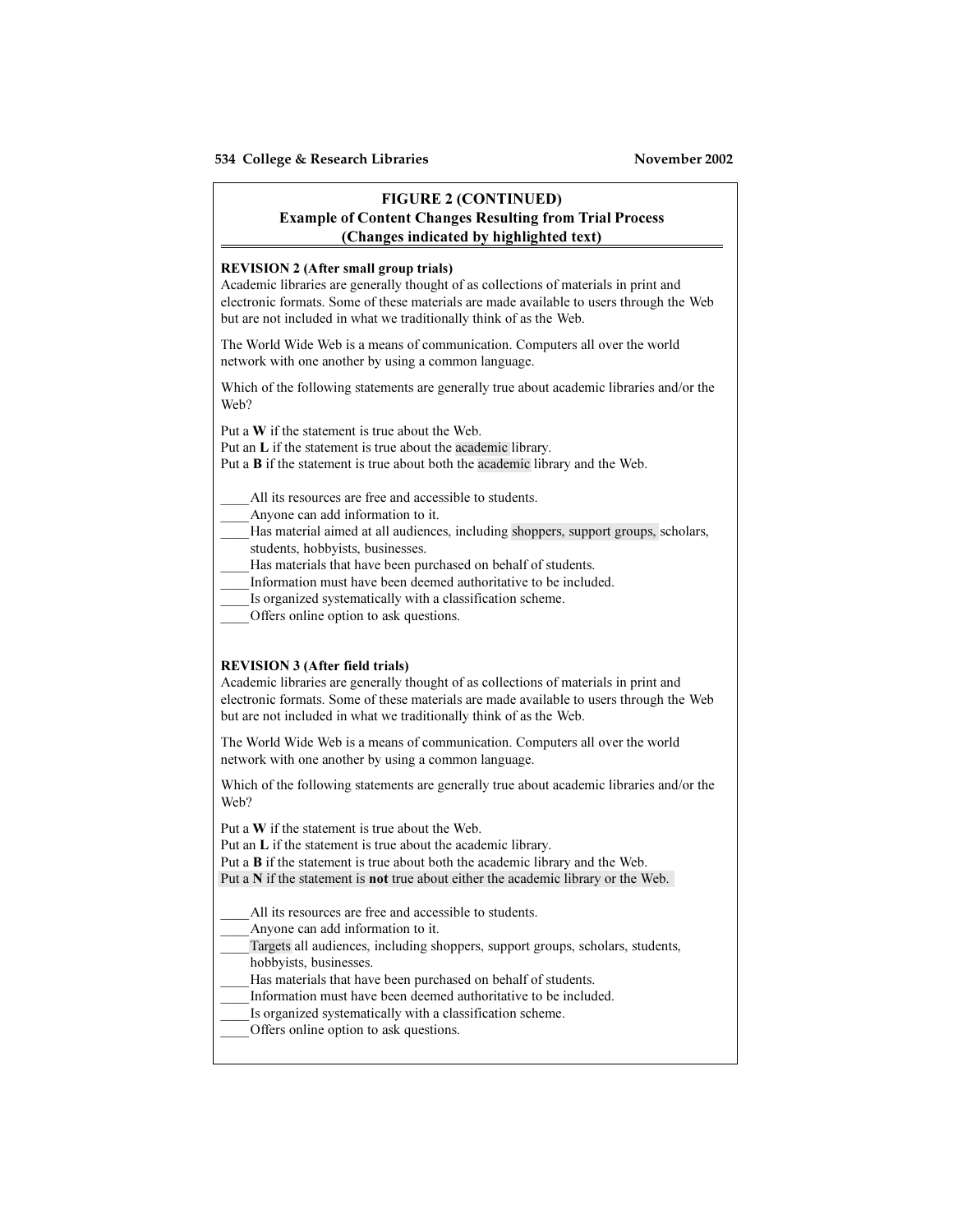A systems approach has worked especially well for this project because it is an integrative and reiterative process. When items are developed to measure specific behaviors, they are easier to write and more authentic. Because the work is based on thoroughly analyzed goals and objectives, the process is empirical and easily replicable. Designers who follow the same procedures would theoretically produce a similar instrument. The systematic process also facilitates a high degree of collaboration between content and measurement experts. Because the systematic approach was created particularly for programmaticlevel instructional design, it also works particularly well for programmatic-level assessment.

### **Participants in the Field Trials**

Participants in this phase of the project were undergraduates enrolled during the spring semester 2001 at KSU. Data were collected from freshmen orientation, nursing, and journalism and mass communications classes. The classes were selected based on several factors, including number of students enrolled and faculty willingness to allow class time for participation. Respondents ranged from freshmen to seniors.

**The authors examined results to determine whether the latent trait of information literacy could be measured adequately based on six criteria outlined by Benjamin D. Wright and Mark H. Stone.14**

Participants were given a consent letter detailing the purpose of the study, which they were required to sign before participating. Rather than self-reporting demographic and academic data such as grade point average (GPA), major, and class, the students were asked to provide their student ID numbers so that more accurate information could be gathered. The authors remained in the room while the students completed the instrument and collected them immediately thereafter.

Of the 554 instruments administered, 537 were completed. These were used for the item analysis described below. Three hundred and ninety-eight students provided valid ID numbers, which were used to obtain demographic and academic data.

#### **Measurement Model**

The authors opted to use item response theory (IRT) as the measurement model for this project. IRT, also known as latent trait theory, focuses on latent, unobservable traits such as knowledge or ability level. In this project, the latent trait is information literacy ability. To measure this ability, the authors devised a set of questions of varying difficulty levels. Difficulty level of the questions was verified by presenting the items to content experts (experienced reference and instruction librarians) and having them rate each item as easy, medium, or difficult. This approach gives the ability to differentiate between people who get easy items correct and those who also get difficult items correct. The analysis of responses is based on a mathematical model of the probability of how people at different ability levels respond to an item.

Plotting the probability of a correct response against a continuum of ability levels results in the item characteristic curve (ICC), a key construct of IRT. Each item will have its own ICC. Figure 3 shows an example of two ICCs representing two items of varying difficulty level with probability on the vertical axis and theta (ability) on the horizontal axis. The curve on the left represents an easier item because it appears at the lower end of the ability continuum. Moving higher on this continuum, respondents with higher levels of ability have a higher probability of responding correctly to this item. For the more difficult item, the one on the right, lower-ability respondents have a lower probability of responding correctly than do higher-ability respondents.

There are different models of item response theory, based on the number of parameters to be estimated for the items. The authors used a one-parameter model, the Rasch rating scale. In this one-param-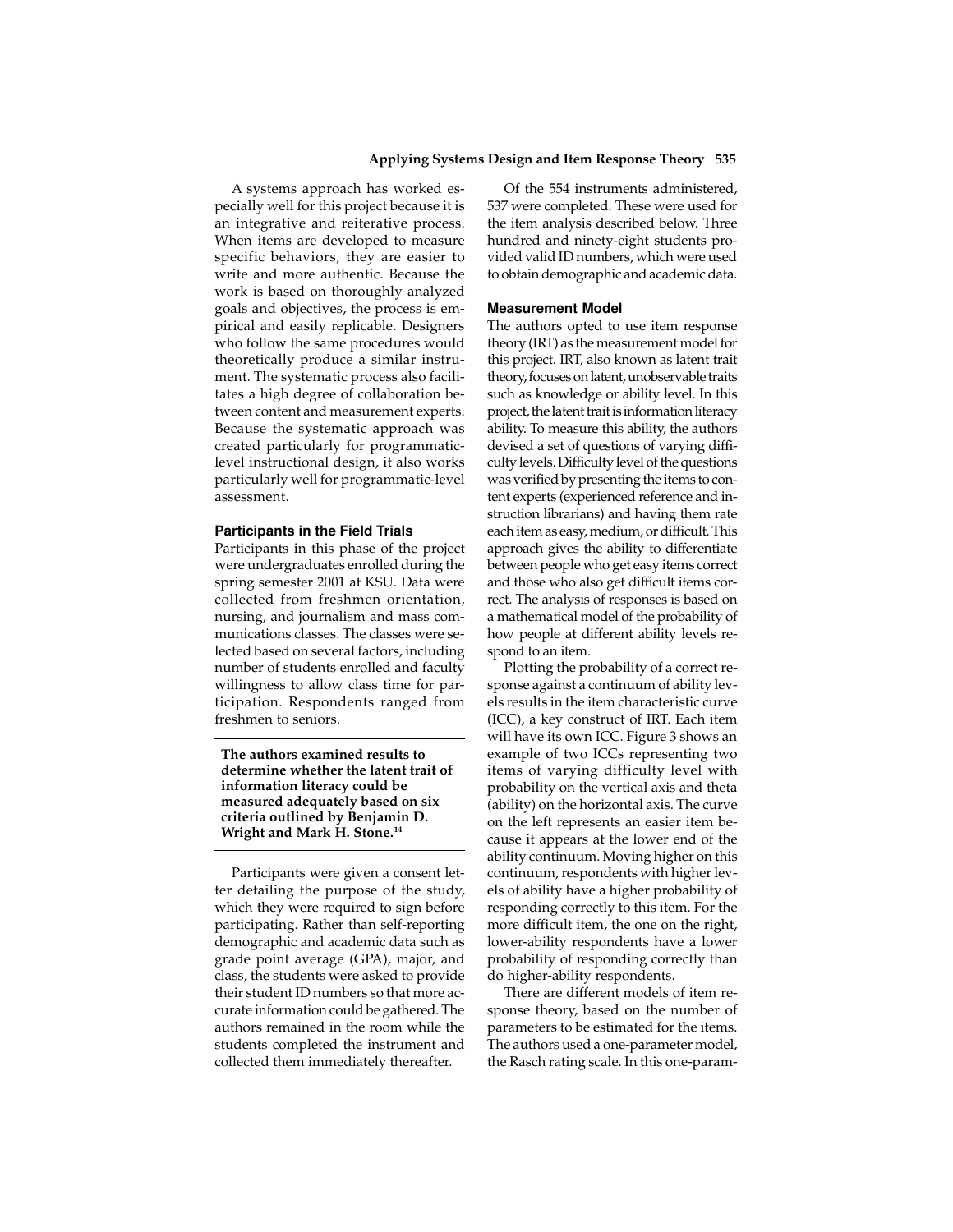

eter model, the item characteristic curves for all items on the instrument vary only in their location along the ability continuum. The Rasch model is represented by  $P_{ni} (x = 1) = f (B_n - D_i)$ , which means that the probability of person *n* responding correctly to item *i* is a function of the difference between his or her ability  $(B_n)$ and the item's difficulty  $(D_i)$   $(x$  is any given score and 1 is a correct response).

The Rasch model uses a logistic function to describe the interaction between items and persons. A logit is the natural logarithm of the odds of an event's occurring. The logit transformation linearizes the inherent nonlinear relationship between the items and the persons. The distribution of logits is symmetric around the midpoint probability of  $0.5$  (logit = 0) and ranges from negative infinity to positive infinity.

In the Rasch model, the items and the respondents are calibrated along the same continuum. Items that are more difficult to answer are calibrated toward the high end of the continuum, and items that are easier to answer appear at the low end. Respondents are placed along the same continuum in a similar manner—those who are able to respond correctly to more items are placed at the higher end of the continuum, and those who have less success responding appear at the low end.

The use of item response theory, and specifically the Rasch model, guides the data analysis. The following section discusses what the data say about the items developed and whether they accurately measure the information literacy trait.

#### **Data Analysis**

Data from the field trials described earlier were analyzed using WINSTEPS, a Rasch modeling program created by researchers at the Mesa Institute at the University of Chicago. The authors examined results to determine whether the latent trait of information literacy could be measured adequately based on six criteria outlined by Benjamin D. Wright and Mark H. Stone.<sup>14</sup>

1. *Is a discernible line of increasing intensity defined by the data?* The project authors addressed this question by looking at the extent to which item calibrations were spread out to define distinct levels of information literacy skill. One criterion was that separation of item difficulties should be between -3 and +3 on the logit scale to be adequate. In addition, the itemperson map, plotting person ability against item difficulty, should show the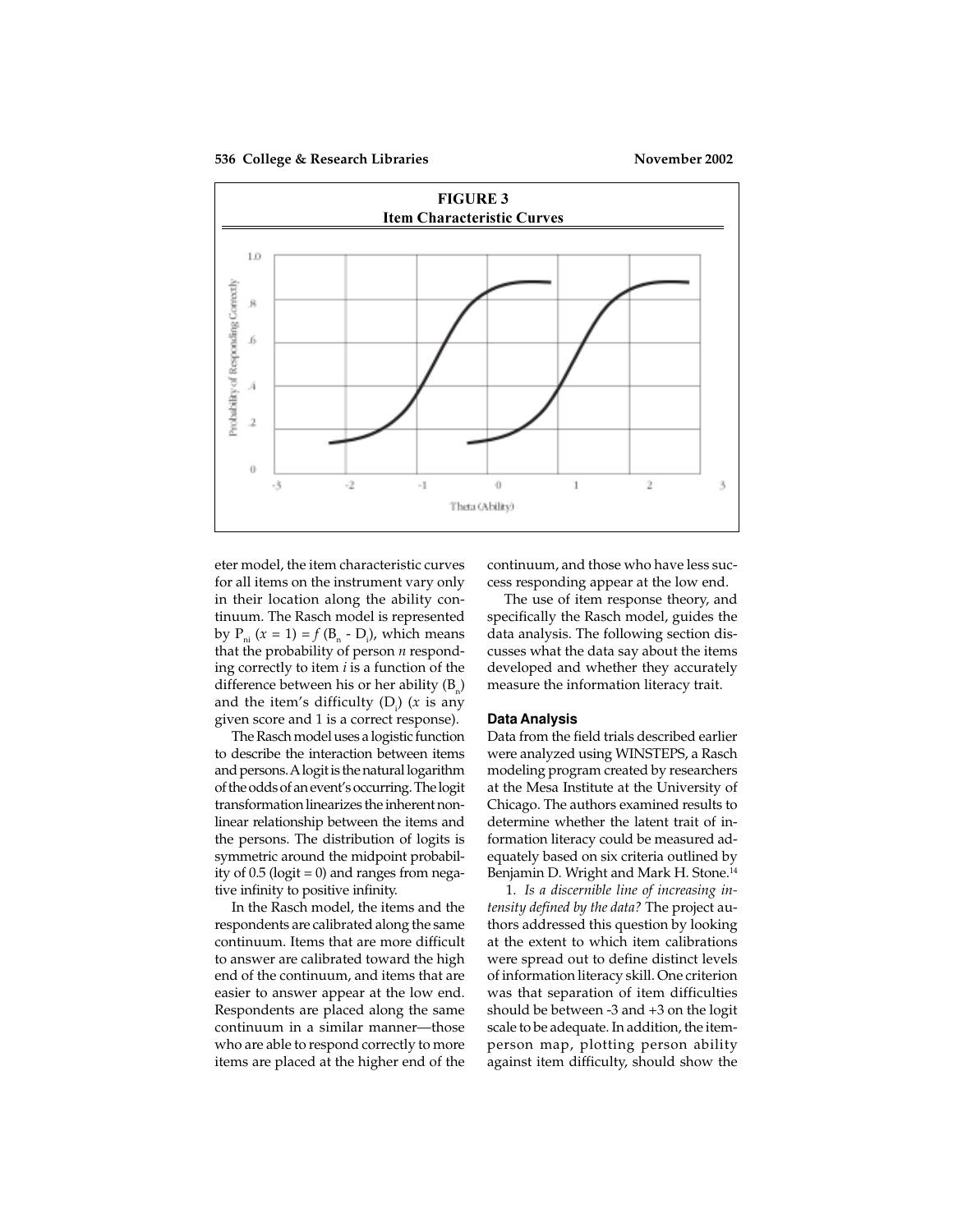

items spread equally among the respondents.

Figure 4, which is the map of persons and items created by the WINSTEPS program, shows the latent trait of information literacy depicted by the vertical line. The distribution of persons is on the left of the line, and the distribution of items is on the right. Better-able persons and more-difficult items appear toward the top of the map. Persons and items are scaled in logits, with a mean of 0 and a standard deviation of 1.

Examination of the map shows item calibrations evenly spread along the latent trait, ranging from -3.29 to +2.86. Although there are some small gaps, for the most part, items cover the range of difficulty levels. The distribution of persons along the variable is approximately normal, and persons and items are targeted, that is, lined up with each other along the variable. Moreover, the persons are bounded by the items, meaning that some items are more difficult than the highest-ability level and some are easier than the lowest-ability level.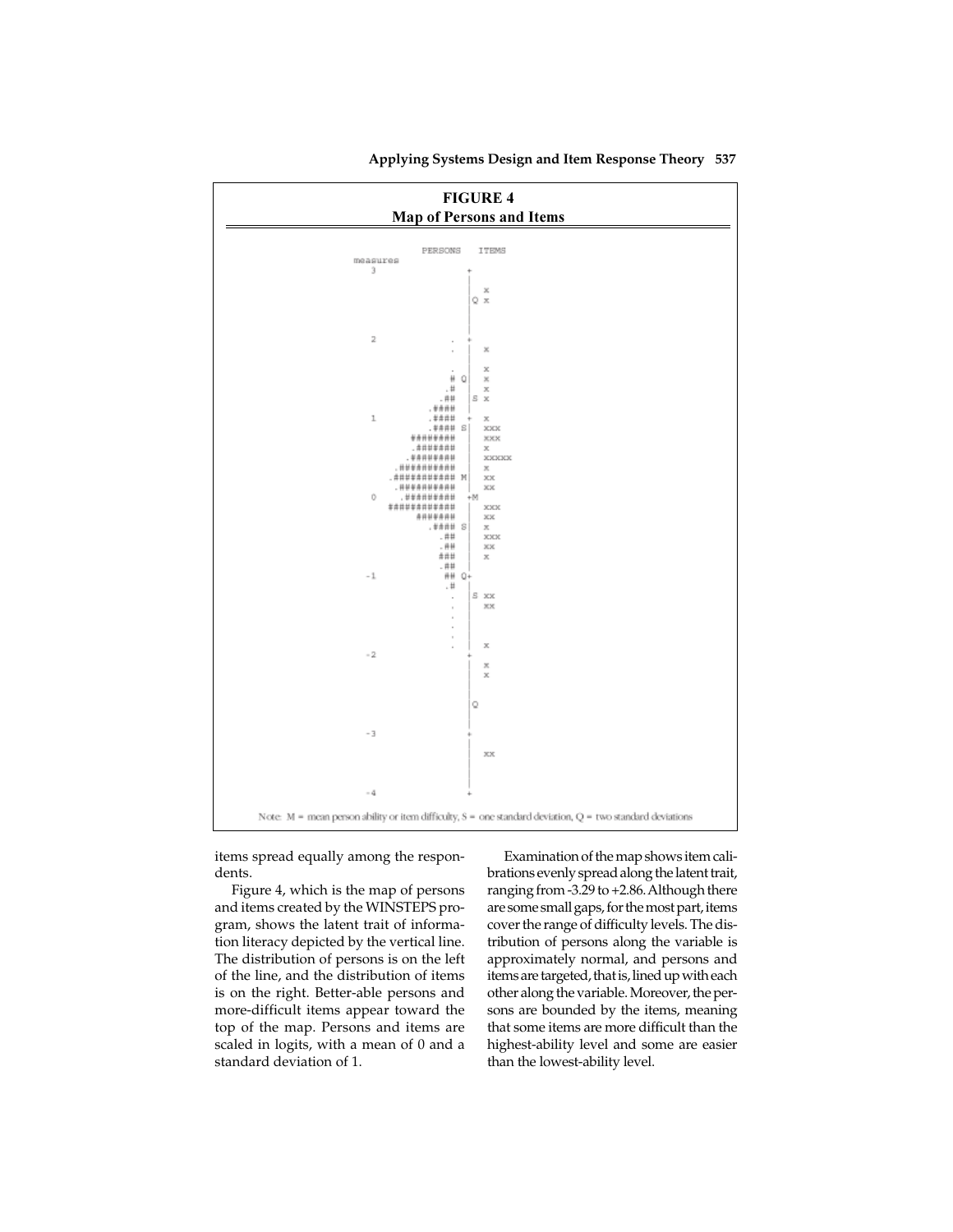#### **538 College & Research Libraries November 2002**

*2. Is item placement along this line reasonable?* A satisfactory response to this question calls for items to be ordered in a way that follows expectations. Those items measuring higher-level information literacy skills must group together at the high end of the continuum, and those measuring lower-level skills should group together at the low end of the continuum.

Upon examination of the individual items and comparison of their placement along the variable with their own intent, the content experts' input, and the previous phases of data collection, the authors found that, for the most part, the ordering from easy to difficult makes sense based on content area and knowledge level needed to respond correctly. For the few items that seemed incorrectly scaled, the authors looked at the questions themselves: the wording, the response options, and even the items' placement within the instrument.

For example, the item calibrated as the easiest on the item-person map was item 7, which asked students how to search for items written by Charlotte Brontë. This item proved easy in the earlier phases of instrument development, and most people would agree that this is a fairly easy concept for students to understand. Therefore, the authors were quite confident that this item was calibrated correctly. The next easiest item was item 13, which was one of a series of items on the theme of how a student starts on a class assignment requiring library research. When this item was reexamined after an analysis of the data, the authors realized it was really an opinion-type item allowing three correct options (which may explain why it was calibrated as easy): the item itself and the way it was written and scored may not be adequate to test the skill.

At the other extreme, looking at the most difficult items, it was found that item 18 calibrated as the most difficult. This item asked students to select which databases they would search to find information on teenage pregnancy. It was scored such that respondents had to mark all three options to get credit for responding correctly. Again, upon careful examination, it was noticed that the item itself was not extremely difficult to the content experts or the respondents in the earlier phases of data collection, so perhaps the way it was scored made it more difficult. It might be better, and more accurate, to award partial credit for each correct option selected.

The next most-difficult item was item 24, which asked students to select the optimum search strategy to locate information on the use of color in the famous painting *The Madonna.* All the content experts and previous phases of data collection provided evidence that this item was quite difficult for the respondent population, so the authors were confident that this item was calibrated correctly.

This is the process the authors followed when examining each of the items and their placement along the continuum, and some decisions were made for revisions based on these deliberations.

*3. Do the items work together to define a single variable?* The responses to the items should be in general agreement with the ordering of persons implied by the majority of items. In other words, people with higher-ability level should have answered most items correctly, particularly the easier items; and people with less ability should have answered most easy items correctly but missed more of the difficult items. This can be analyzed by examining "item fit," in particular, the number of item misfits. A lack of (or few) item misfits indicates that the variable can be reasonably ordered from easy to difficult without too many persons violating this pattern.

Item fit is measured in two ways in the Rasch model. The first is referred to as infit, which indicates how well an item works for persons close to it in ability level. The second way to look at item fit is outfit, which indicates how well an item works for persons far from it in ability level. Figure 5 illustrates the concepts of infit and outfit. Looking at item 3 on the map, one would expect that the people near that item would have a 50 percent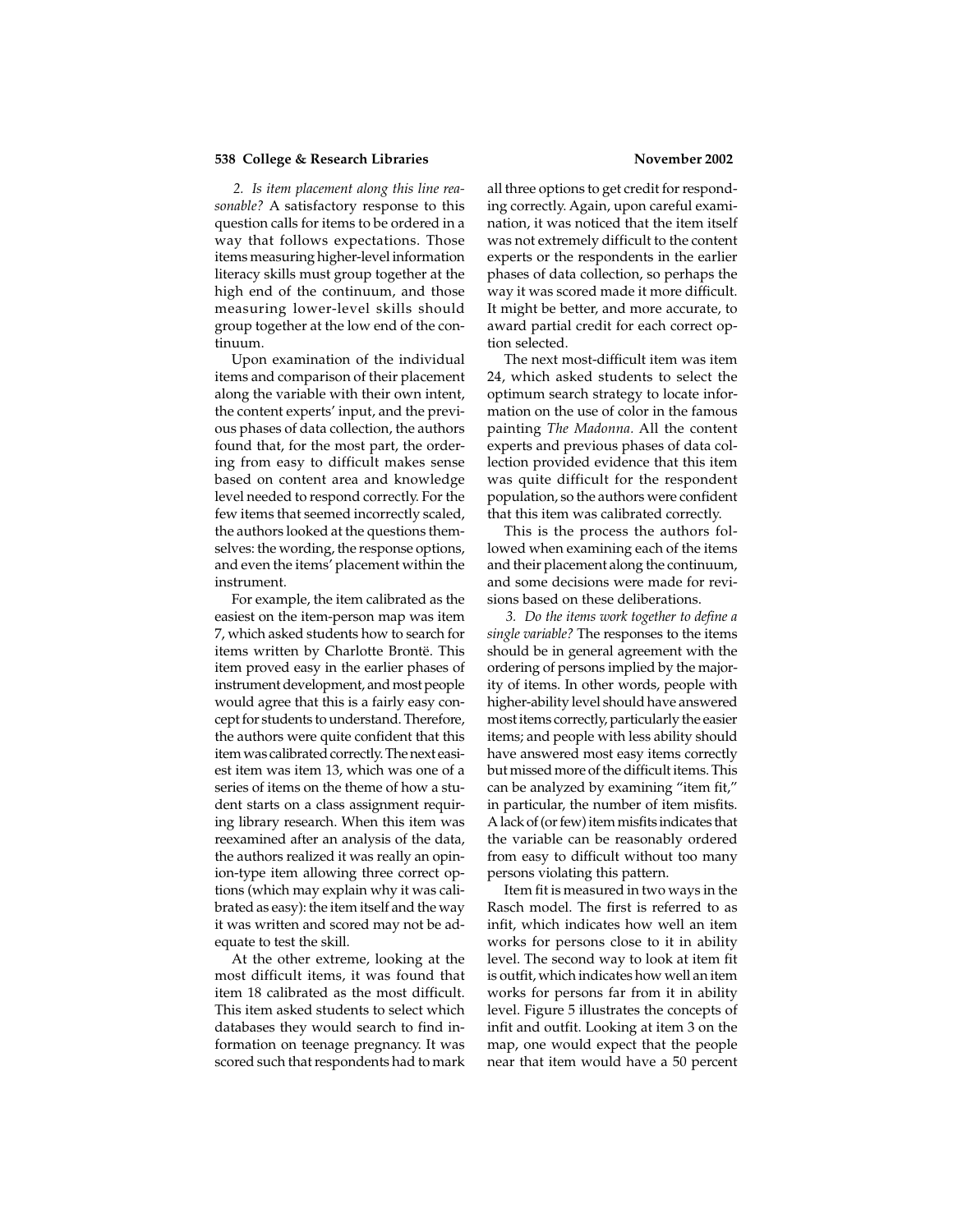

**Applying Systems Design and Item Response Theory 539**

probability of responding correctly to it (infit). If, in fact, everyone responds correctly or everyone misses this item, the item is not working as expected. When considering the people at the top of the ability scale in relation to item 3, one would expect them to answer correctly (outfit). If they all miss this item, it provides information that the item does not work for higher-ability people.

The pilot instrument had four misfitting items (9% misfits) out of the forty-six included. It is important to examine the misfits individually to determine why they are occurring. The authors considered the wording of the items and the response options to determine whether there was anything tricky or misleading. The frequencies of responses across options also were examined to determine whether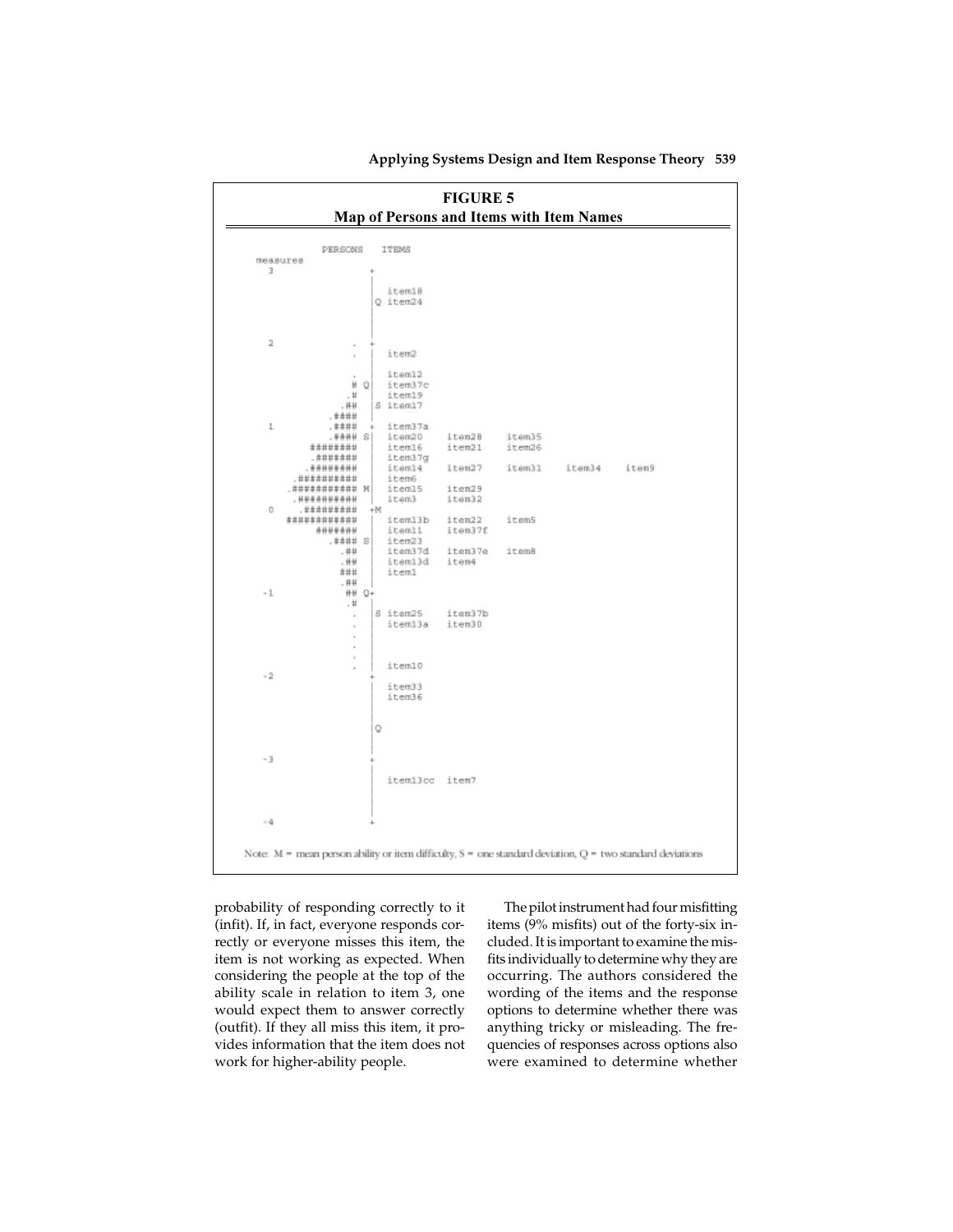#### **540 College & Research Libraries November 2002**

some of the incorrect options were too attractive to respondents. An example of this was item 16, which asked respondents why searching a database using the term "skin cancer" would retrieve an article with the word "melanoma" in the title. One of the incorrect response options was "relevancy ranking," which proved to be very attractive, even to higher-ability subjects, throughout each phase of instrument development.

The next three criteria dealt more closely with the adequate measurement of persons using the information literacy pilot instrument. The authors are doing additional work to analyze the results in relation to the person measures; this effort will guide further refinement of the instrument.

4. *Are persons adequately separated along the line defined by the items?* It should be possible to separate persons measured into distinct levels of ability in information literacy. The measure of person separation reliability will provide an indication of whether this has been achieved. Person separation reliability is an estimate of how well persons can be differentiated on information literacy. Its values are analogous to Cronbach's alpha, with values ranging from 0 to 1.

The person separation reliability for this pilot data collection was .64, indicating a moderate level of confidence in the ability to separate students into levels of information literacy.

*5. Do individual placements along the variable make sense?* This can be judged based on other information available about the persons being tested. A comparison of the position of subjects with higher ACT scores or higher KSU cumulative GPAs against those with lower ACT scores or GPAs would give an indication of the reasonableness of the placements along this line. ACT scores generally are more attractive for this purpose because of the standardized nature of the scores. GPAs are more variable depending on the level of courses and subject matter.

This question was addressed by looking at the 398 respondents who provided valid student ID numbers, allowing the authors to obtain additional data from the university's student information system. Correlations were computed between the Rasch person measures and ACT scores and the Rasch person measures and KSU cumulative GPAs. A small correlation (.263) was found between the Rasch measures and the KSU GPAs. A moderate correlation (.482) was found between the Rasch measures and the ACT scores. This moderate correlation provides some indication that the information literacy instrument is adequately measuring students with different ability levels.

6. *How valid is each person's measure?* Each person's responses can be examined for consistency. The order of the item difficulties should be similar for everyone. If there are wide discrepancies, the validity of that person's measure is suspect. The measure used to determine this is person fit. Person misfit is determined by infit and outfit, similarly to item misfit.

There were 44 misfitting persons out of 537 (8.2%). Misfitting persons' responses were examined individually to determine why the instrument was not working for them. Several aspects of their responses were considered, including any patterns (selecting the first option on the first page, the second option on the second page, etc.), use of extreme categories (marking all ones or sixes), the number of items to which the individual responded (if less than half were answered, there may not be enough information to accurately measure the person), and specific items causing problems for many of the misfitting persons. There were no apparent patterns to the responses of misfitting persons.

The data analysis centered on addressing the six accepted criteria for adequate measurement of information literacy using the Rasch model of item response theory. The analysis showed that most items developed to date were reliable and valid and that the items worked together to measure at least some portion of the trait of information literacy. After items have been developed and validated for all learning outcomes, the authors will be able to assert that they can measure the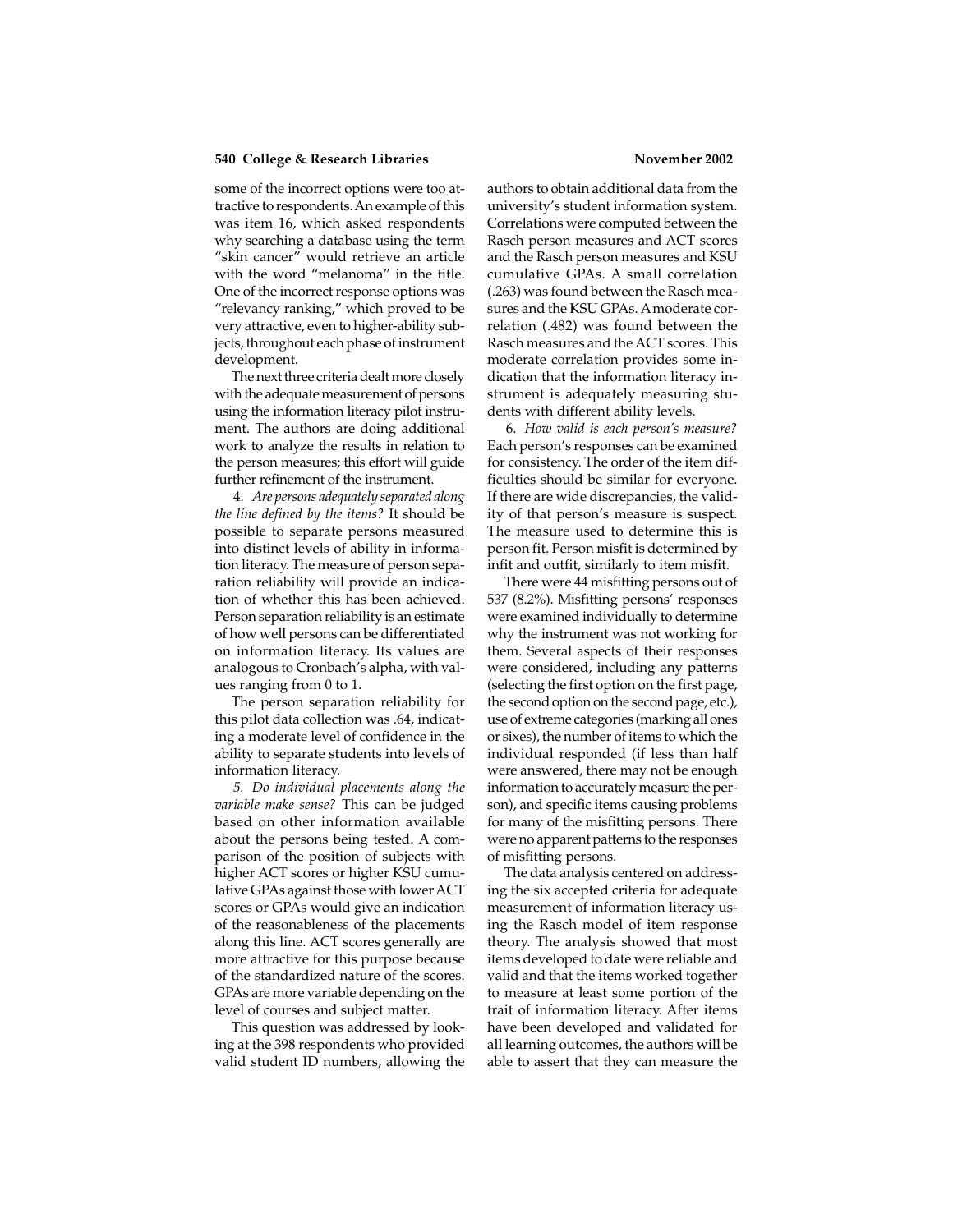trait to the extent that it can be measured by a standardized multiple-choice test format. Similar analyses will be conducted as new items are developed and during new rounds of data collection through field trials.

# **Current Phase of Project**

As of the time of this writing (March 2002) and since the last round of trials, the authors have revised the problem items. They also have created forty-six additional items, covering approximately 70 percent of the unique learning outcomes deemed testable. Both the revised and the newly created items have been tested in one-onone and small group trials. The instrument has been converted from a paper-and-pencil format to a Web-based format. The Web format offers advantages over paper, primarily in terms of data collection. Web responses going directly into a database cut out the tedious and expensive step of data entry and substantially reduce the potential for errors. It also is possible to work with instructors to have students complete the questionnaire outside class time without the additional time and staffing demands of getting the proper forms to the students, collecting the completed responses, and meeting other administrative challenges. One significant disadvantage, however, is that networked computer workstations must be available to students completing the instrument, a requirement not met by all venues. The authors' previous work has entailed going into classrooms that do not have computers. On balance, however, the Web-based format has proved preferable to the paper format for the purposes of this study.

Both old and new items are now being retested in new iterations of the instrument to ensure that the new versions are in fact measuring accurately the skills they are attempting to measure. There are multiple versions of the instrument in which item order varies so that any uneven effects of test fatigue or distraction will be reduced or eliminated. The authors have administered the instrument to a group of freshmen from university orientation at KSU and are beginning to analyze the results. In addition, they have identified other institutions that are willing to participate in the next phases of the study. Items were written to be institution neutral by avoiding reference to the name of the library catalog or locations specific to the KSU libraries. However, the best test of whether the project has been successful is to have students at other institutions complete the instrument and then to compare their results with those of KSU students with appropriate controls. Pilot testing with other colleges and universities has begun and will run through the fall of 2002. The authors have selected a variety of institution types, including small private colleges, community colleges, other universities, and institutions with more heterogeneous populations.

### **Future Phases**

The next step is to develop and test items that correspond to the ACRL behavioral objectives that have not yet been addressed and are appropriate for an undergraduate learner. Ultimately, before administering the test longitudinally, the authors will develop a test bank of items that permits repeat testing of students while avoiding the problem of test-taker familiarity with the test items. Criticism of pre- and posttesting is often prompted (justifiably) when the pretest items are the same as the posttest items. Developing several items that measure the same construct allows for acceptable substitution of one of those items for another.

The authors will further investigate the validity of the instrument by interviewing and administering performance tests to both high- and low-scoring students from the field trial phase. That is, students will be asked to perform a task deemed to be based on knowledge represented by an item. For example, one item asks, "To find material about the poet Maya Angelou, which type of search is most effective?" The possible answers are author, subject, and title; the correct answer is subject. During the performance interviews, students will be asked to use the library catalog to find materials about a person. Their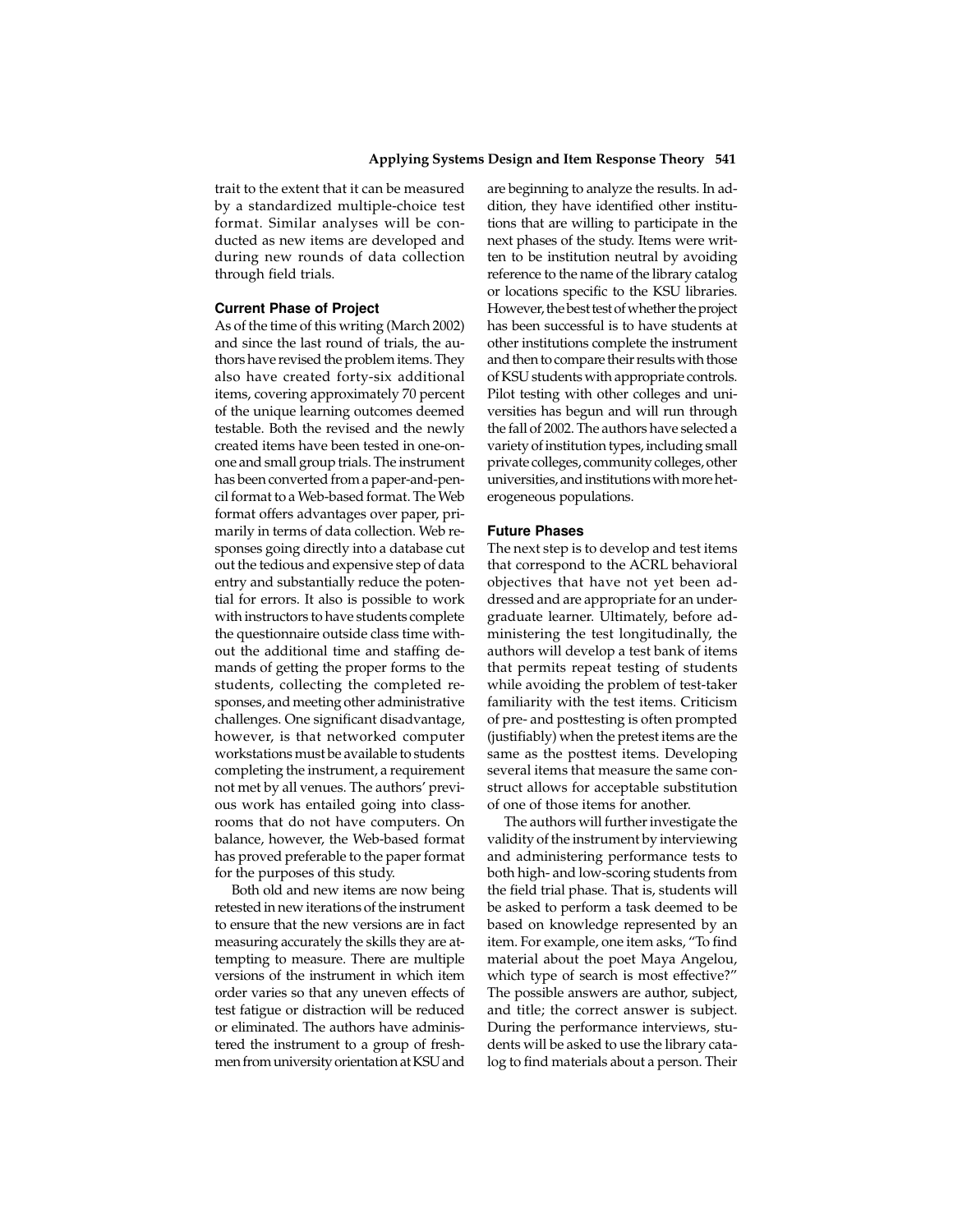actions will be observed, anticipating that students who scored high on the instrument will use the "subject" option more often than those who scored low on the instrument. This phase of the project has been funded by a research grant from the Academic Library Association of Ohio.

The Web-based format will be expanded in the future to allow for actual performance of activities demonstrating information literacy skills. An interactive module with a simulated database will present a test of students' skill and knowledge that is more realistic than the multiple-choice questions currently being used. For example, students will have the opportunity to demonstrate the correct use of Boolean operators by searching a limited database. Performance will replace the terminology recognition that limits the present items.

Information literacy competencies are both broad in scope and thorough in depth. Currently, it is nearly impossible to measure the entire trait of information literacy without subjecting respondents to an extremely long test. A working group of librarians from ARL universities and Ohio institutions will convene in April 2002 to cluster outcomes into skill sets and difficulty levels. This activity will not only allow the authors to report test results in a way that is most useful for librarians to identify problem areas, but it also will prepare the authors for the final phase of the initial development process in which the Web-based test will be converted to a computer adaptive format. This format will permit testing of the information literacy trait in an efficient manner. The authors are currently seeking funding for this activity.

#### **Conclusion**

Project SAILS has revealed many things about assessment. First, very early on, the authors realized the need to involve an expert in measurement and evaluation. They identified a local expert who also happened to have a solid background in library science and brought that person onto the team. This partnering was essential to the success of the project.

The authors also learned that relying on an established method of development, the systematic instructional design, was very beneficial because items could be developed that performed well in the data analysis phase. Without that process, much effort could have easily been spent on large-scale testing only to find that the students taking the test did not fully understand the items. The one-on-one and small group testing helped avoid that problem.

One painful lesson has been the need to carefully document all steps—the authors were occasionally forced to reconstruct actions taken or decisions made, a time-consuming and frustrating process. Finally, the authors realize that the tremendous effort needed to create a meticulously tested standardized tool is well worth it. Thus far, responses to the work have been overwhelmingly positive and encouraging. If Project SAILS continues to be successful in its development and implementation, perhaps it can offer a viable solution for a number of libraries without the resources to engage in this level of instrument development. For further information on Project SAILS and an update on its progress, visit the authors' Web site at www.library.kent.edu/sails.

#### **Notes**

<sup>1.</sup> Christopher Bober, Sonia Poulin, and Luigina Vileno, "Evaluating Library Instruction in Academic Libraries: A Critical Review of the Literature, 1980–1993," *Reference Librarian* 51/52 (1995): 53–71.

<sup>2.</sup> Teresa B. Mensching, "Trends in Bibliographic Instruction in the 1980s: A Comparison of Data from Two Surveys," *Research Strategies* 7 (winter 1989): 4–13.

<sup>3.</sup> Jill Coupe, "Undergraduate Library Skills: Two Surveys at Johns Hopkins University," *Research Strategies* 11 (fall 1993): 188–201.

<sup>4.</sup> Bonnie G Lindauer, "Defining and Measuring the Library's Impact on Campuswide Outcomes," *College and Research Libraries* 6 (Nov. 1998): 546–70.